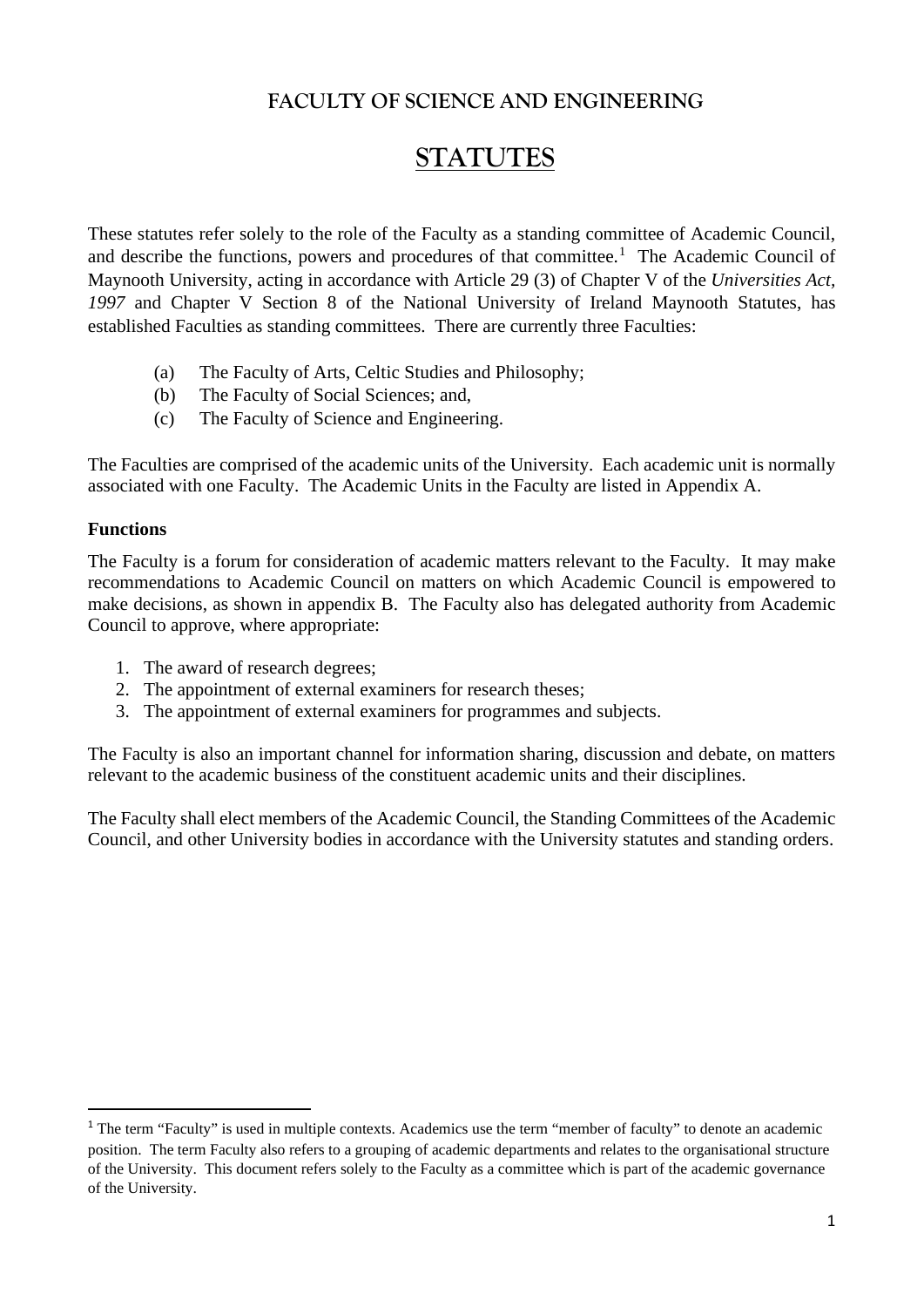### **1. Membership**

The people eligible to attend and vote at the meetings of the Faculty are:

- **1.1** The President;
- **1.2** The Dean of the Faculty (Chair);
- **1.3** The Registrar and Vice-President Academic;
- **1.4** The Vice-President for Research;
- **1.5** Vice-Presidents of the University nominated by the President as members of the Faculty;
- 1.6 The Assistant Registrar/Admissions Officer;
- **1.7** The Dean of Graduate Studies;
- **1.8** The Dean of Teaching and Learning;
- **1.9** The Librarian or their nominee;
- **1.10** The staff of the Departments comprising the Faculty who are at the following grades: Professor A, Professor B, Associate Professor, Assistant Professor/Lecturer, or Assistant Lecturer. Staff in these grades are members of the academic staff of the Faculty, whether fulltime or part-time, permanent or temporary. This does not include emeritus staff or other retired staff, adjunct staff, visiting staff, occasional lecturers, or module lecturers.
- **1.11** One Tutor representative from each Department in the Faculty in which there are staff holding the grades of University Tutor or Senior University Tutor, whether full-time or part-time. This does not include tutors engaged as Graduate Teaching Assistants, Graduate Teaching Studentships, or as occasional staff.
- **1.12** One Tutor representative for the academic units in the University in which there are staff holding the grades of University Tutor or Senior University Tutor, which are not attached to any specific Faculty.
- **1.13** One Researcher representative from each Department in the Faculty in which there are staff holding the grades of postdoctoral researcher, senior postdoctoral researcher, research fellow, or senior research fellow.
- **1.14** One Researcher representative from each Research Institute affiliated to the Faculty.
- **1.15** One representative of the technical staff in each Department which has technical staff involved in supporting teaching.
- **1.16** One representative of the administrative staff of each Department.
- **1.17** One representative from each of the other Faculties of the University.
- **1.18** One undergraduate student and one postgraduate student, elected by the students, from the Departments, Centres, Schools or Research Institutes of the Faculty, and one representative of the students of the University elected by the students;
- **1.19** Such other members as may be co-opted by the Faculty on the recommendation of the Dean, provided the number of co-opted members does not exceed one seventh of the membership of Faculty. Co-opted members shall serve for a fixed term which may be renewed on the recommendation of the Dean.

**Note:** A member of the Faculty should recuse themselves from a meeting in which their own doctoral degree is to be considered.

#### **2. Dean**

**2.1 Appointment:** The Dean of the Faculty will be appointed by the President of the University. Candidates for the post of Dean must be permanent members of staff who are already of Associate Professor or higher grade. Candidates for the post, which shall be advertised within the University, shall secure nomination by three members of Faculty, and the names of such candidates shall be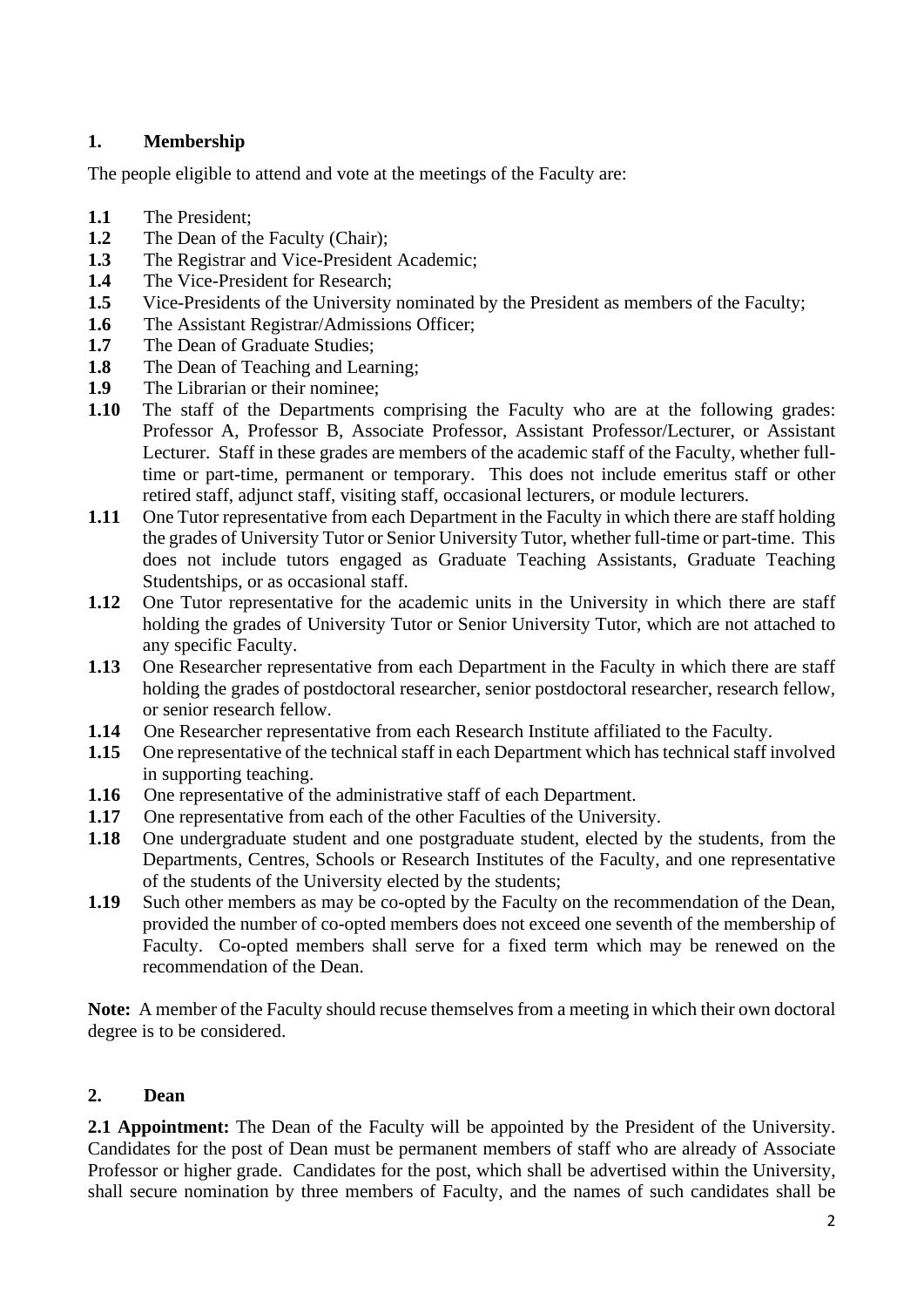forwarded to the President. A Selection Board shall normally interview the candidates nominated by Faculty and select the Dean from among them. In the event of the Selection Board being unable to recommend a candidate for appointment, the President is empowered to appoint an interim Dean from the members of Faculty.

- **2.2 Roles and Responsibilities:** As Chair of the Faculty, the Dean of the Faculty is an advocate for the Faculty, an advisor to the President on all matters pertaining to the Faculty and its constituent Departments and is responsible for leading the work of the Faculty as an academic governance body within the University. The Dean provides strategic and academic leadership to the Faculty and its Departments, co-ordinates the work of the Departments, and, acting on the delegated authority of the President, leads the implementation of the University strategic plan within the Faculty. The Dean shall chair meetings of the Faculty. In the absence of the Dean, meetings shall be chaired by the Associate Dean.
- **2.3 Term of Office:** The Dean shall normally hold office for three years, extendable to five years at the discretion of the President. The Dean is eligible for renomination for a second term.

#### **3. Secretary**

- **3.1** The Secretary shall be elected by and from the members of the Faculty;
- **3.2** The Secretary shall hold office for two years and shall convene meetings of the Faculty, keep the Faculty records and attend to Faculty correspondence in accordance with the decisions of the Faculty.

#### **4. Associate Dean**

- **4.1** The Associate Dean shall be elected by and from the members of the Faculty to assist the Dean in the discharge of some of his/her duties. Members of the Faculty who hold permanent posts at the grade of Assistant Professor/Lecturer or higher will be eligible for the post of Associate Dean. The nomination process will follow that outlined for the Dean of the Faculty.
- **4.2** The term of appointment for the Associate Dean will be aligned to that of the Dean. The term of appointment for the Associate Dean will end not more than two months after the date of departure of the Dean from office. The Associate Dean is eligible for reappointment;
- **4.3** The Associate Dean may represent the Faculty on appropriate internal and external bodies;
- **4.4** The Associate Dean may chair a meeting of the Faculty, if the Faculty Dean is unavailable or deems it appropriate to vacate the chair for discussion of a particular item;
- **4.5** A Dean may also request the Associate Dean to deputise for them at ceremonial occasions, such as the conferring of degrees and the annual prize giving event or similar occasions as may arise in the future.
- **4.6** The Dean may, with the approval of the President and Faculty, appoint other Associate Deans with specific responsibilities.<sup>[2](#page-2-0)</sup>

<span id="page-2-0"></span><sup>&</sup>lt;sup>2</sup> The membership of Academic Council includes the Associate Dean. This refers to the Associate Dean described in

<sup>4.1.</sup> Other associate deans are not automatically members of Academic Council.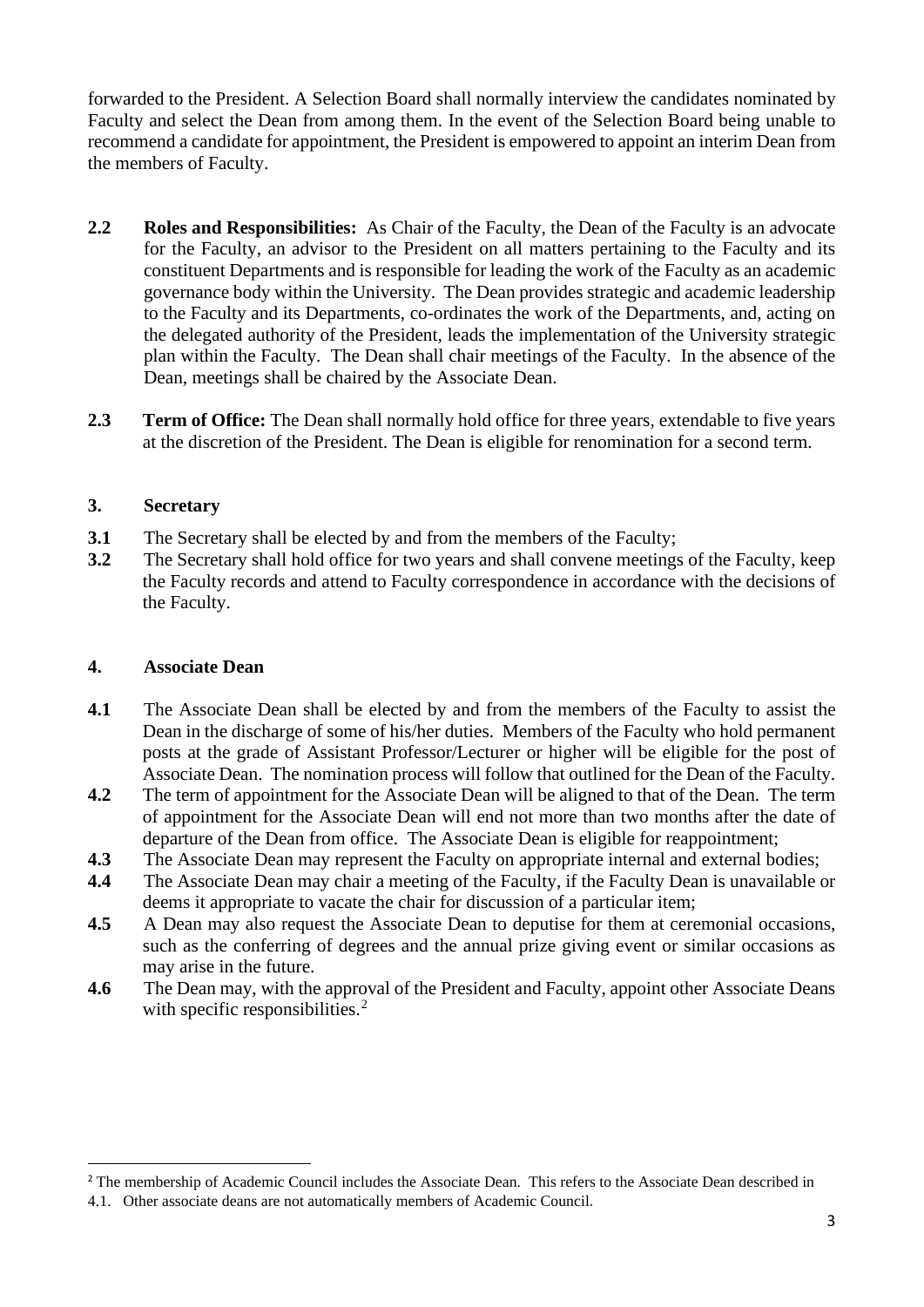### **5. Meetings**

- **5.1** A quorum shall consist of ten members of the Faculty;
- **5.2** Ordinary meetings shall normally be held not less than one week before a meeting of the Academic Council;
- **5.3** Extraordinary meetings shall be held at the discretion of the Dean, or on receipt by the Secretary of a signed petition of at least ten members of the Faculty;
- **5.4** All meetings shall be convened by the Secretary. The agenda and relevant documents shall normally be circulated electronically to the members of the Faculty at least 3 working days in advance of the meeting.
- **5.5** The agenda shall be composed by the Dean and Administrative Secretary, having consulted with the Chairs of Standing Committees. The first agendum shall always be "Approval of the Agenda". Members shall be requested to submit items at least one week prior to the date of the meeting.
- **5.6** At extraordinary meetings, only those items on the circulated agenda shall be discussed;
- **5.7** All business at Faculty meetings will be conducted through the Dean, and in a manner appropriate to the collegiate nature of academic discourse. On business that does not affect the Statutes, Faculty will arrive at decisions by consensus when possible or by a simple majority of Faculty members present;
- **5.8** Other University staff, directors of services, or external persons with particular expertise may attend Faculty meetings at the invitation of the Dean with the agreement of Faculty. Such invitees shall be accorded observer status and may address the meeting but may not vote on the business of Faculty.

#### **6. Revision of Statutes**

- **6.1** The Faculty may propose amendments to the Statutes, for approval by Academic Council, subject to the review and directions of Governing Authority;
- **6.2** Proposals for amendment may be made if supported by a two-thirds majority of Faculty members present and only at the October meeting of each year;
- **6.3** Notice specifying proposed changes in the Statutes shall be given in writing to the Secretary at least fourteen days prior to the Faculty meeting at which the proposal is to be considered. Such notice requires the signature of at least two members of the Faculty;
- **6.4** The Secretary shall circulate this notice to the Faculty members at least seven days before the meeting. Only the proposed Statute change, without substantial amendment, shall be discussed and voted upon;
- **6.5** Proposals which **are** endorsed by Faculty shall be forwarded to the Academic Council for consideration.

| Effective From $-$ Date: 3 June 2021 | Date to be Reviewed: June 2024 |  |
|--------------------------------------|--------------------------------|--|
|--------------------------------------|--------------------------------|--|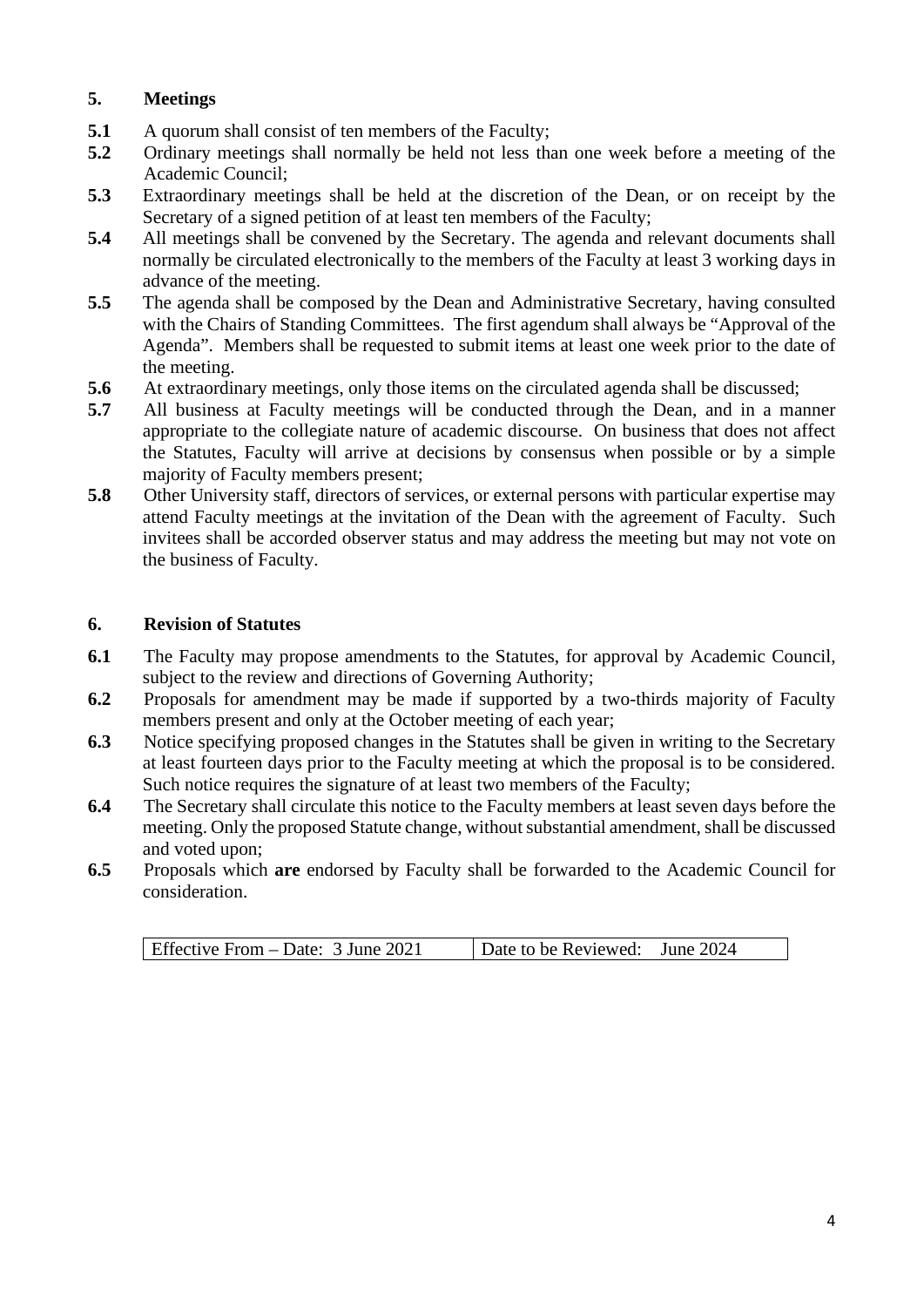# **Appendix A:**

## **Academic Units in the Faculty of Science and Engineering**

## **Departments**

- Biology
- Chemistry
- Computer Science
- Electronic Engineering
- Experimental Physics
- Mathematics and Statistics
- Psychology
- Theoretical Physics